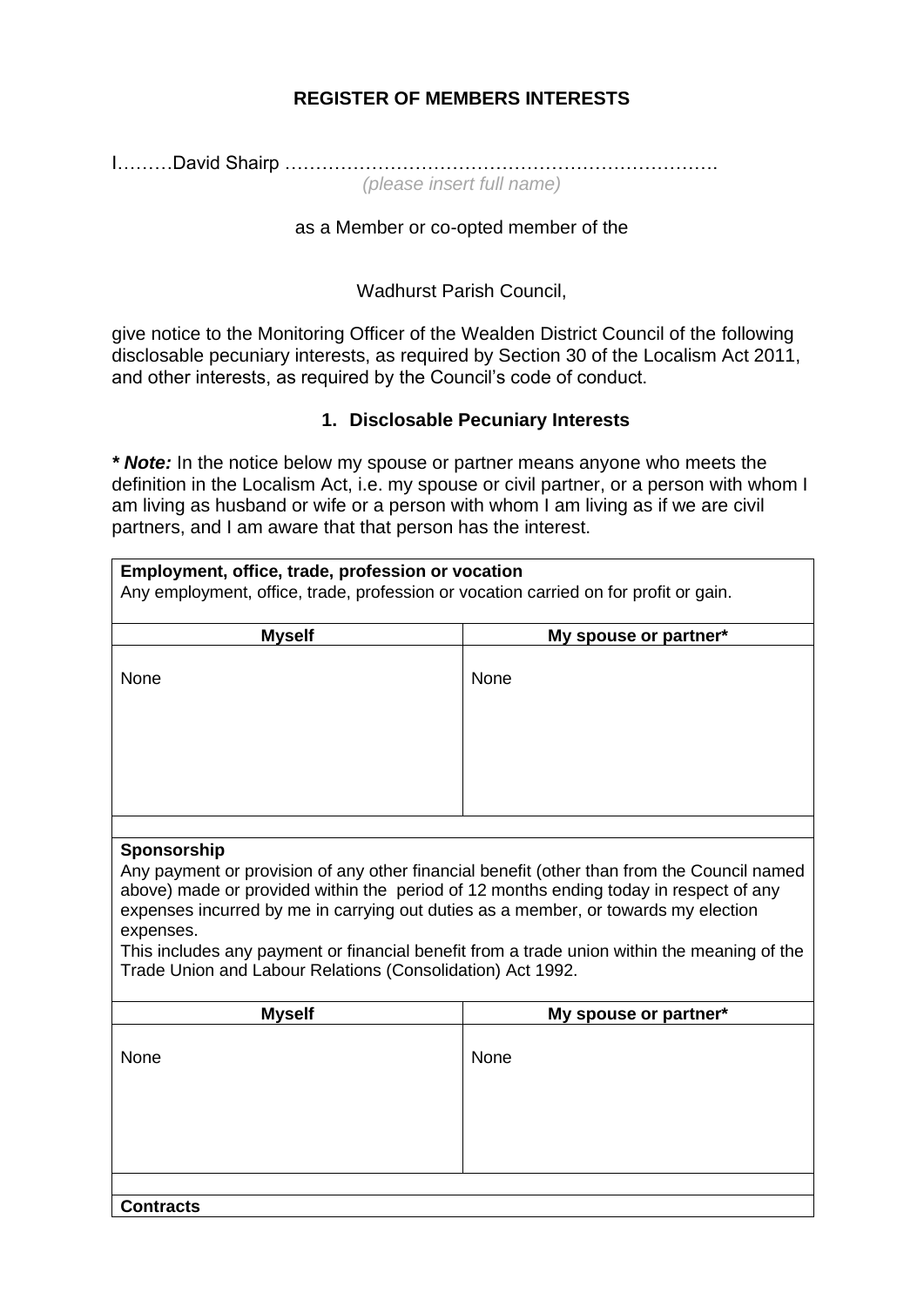Any contract which is made between

- me or my spouse or partner\*, or
- a firm in which either of us is a partner, or
- a body corporate of which either of us is a director, or
- a body in the securities of which either of us has a beneficial interest)

and the Council named above—

(a) under which goods or services are to be provided or works are to be executed; and (b) which has not been fully discharged.

| <b>Myself</b> | My spouse or partner* |
|---------------|-----------------------|
| None          | None                  |
|               |                       |
|               |                       |
|               |                       |

#### **Land**

Any beneficial interest<sup>1</sup> in land which is within the area of the Council named above.

| <b>Myself</b>                                                     | My spouse or partner*                                                                                          |
|-------------------------------------------------------------------|----------------------------------------------------------------------------------------------------------------|
| Oakwood Grange, Three Oaks Lane,<br>Wadhurst, East Sussex, TN56PY | Oakwood Grange, Three Oaks Lane,<br>Wadhurst, East Sussex, TN56PY<br>Field at Woods Green Title no: ESX 268199 |
|                                                                   | Field at Sweetings Lane, Broadwell Wood,<br>Cousley Wood. Title no: ESX 121461                                 |

#### **Licences**

Any licence (alone or jointly with others) to occupy land in the area of the Council named above for a month or longer.

| <b>Myself</b>                        | My spouse or partner* |
|--------------------------------------|-----------------------|
| None                                 | None                  |
|                                      |                       |
| <b>Corporate tenancies</b>           |                       |
| Any tenancy where (to my knowledge)- |                       |

 $<sup>1</sup>$  Beneficial interest could include land or property which you own, or have a right to occupy (e.g. a tenancy) or receive an income</sup> from. This may include your home.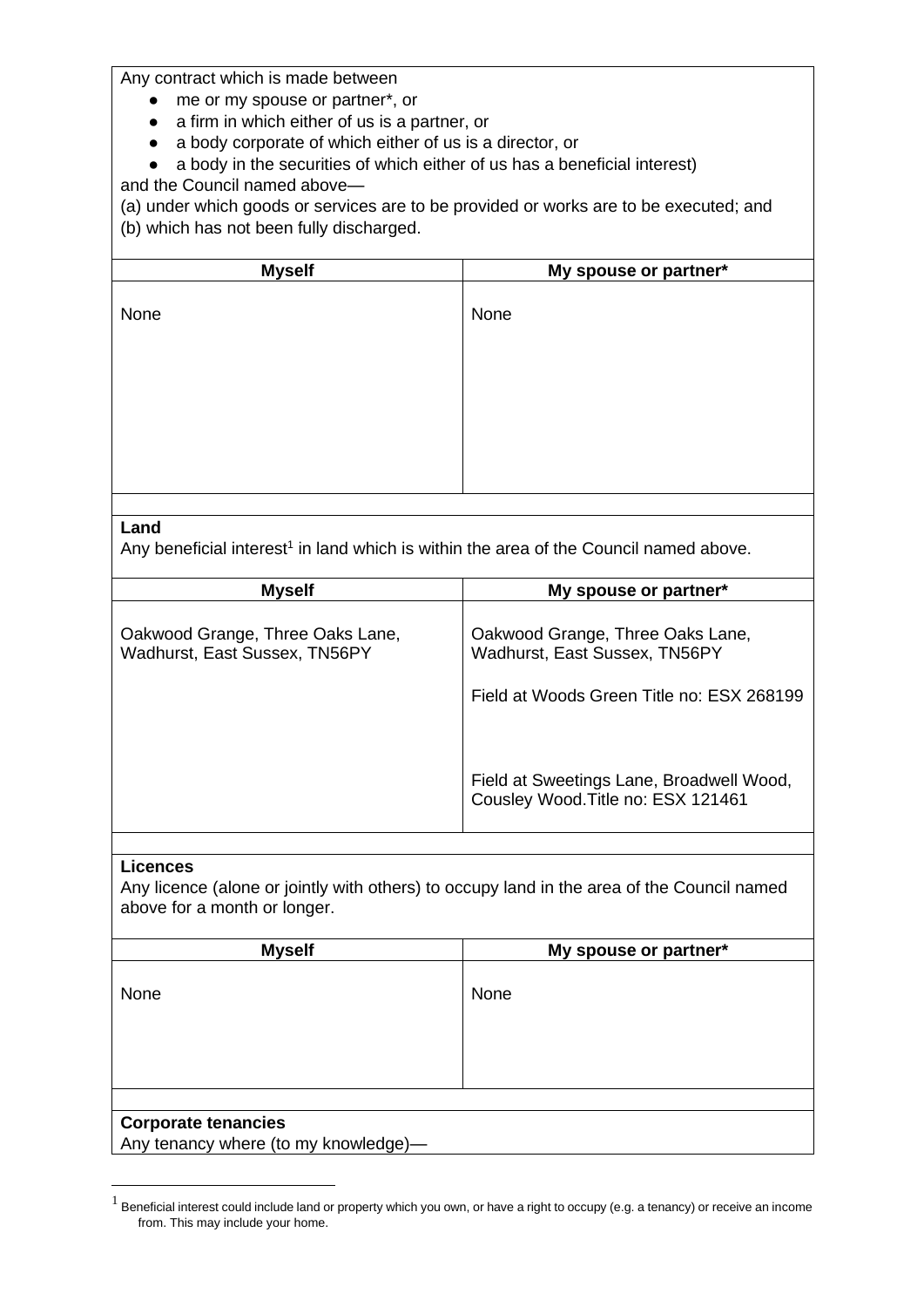| (a) the landlord is the Council named above; and<br>(b) the tenant is a body in which I or my spouse or partner* has a beneficial interest.                                                                                                                                                                                                                                                                                                                      |                       |  |
|------------------------------------------------------------------------------------------------------------------------------------------------------------------------------------------------------------------------------------------------------------------------------------------------------------------------------------------------------------------------------------------------------------------------------------------------------------------|-----------------------|--|
| <b>Myself</b>                                                                                                                                                                                                                                                                                                                                                                                                                                                    | My spouse or partner* |  |
| None                                                                                                                                                                                                                                                                                                                                                                                                                                                             | None                  |  |
|                                                                                                                                                                                                                                                                                                                                                                                                                                                                  |                       |  |
| Securities <sup>2</sup><br>Any beneficial interest in securities of a body where-<br>(a) that body (to my knowledge) has a place of business or land in the area of the Council<br>named above; and<br>(b) either-<br>(i) the total nominal value of the securities exceeds $£25,000$ or one hundredth of the total<br>issued share capital of that body; or<br>(ii) if the share capital of that body is of more than one class, the total nominal value of the |                       |  |
| shares of any one class in which I or my spouse or partner*has a beneficial interest<br>exceeds one hundredth of the total issued share capital of that class.                                                                                                                                                                                                                                                                                                   |                       |  |
| <b>Myself</b>                                                                                                                                                                                                                                                                                                                                                                                                                                                    | My spouse or partner* |  |
| None                                                                                                                                                                                                                                                                                                                                                                                                                                                             | None                  |  |

#### **2. Other Interests**

# **Membership of Organisations**

<sup>&</sup>lt;sup>2</sup> "securities" means shares, debentures, debenture stock, loan stock, bonds, units of a collective investment scheme within the meaning of the Financial Services and Markets Act 2000 and other securities of any description, other than money deposited with a building society.